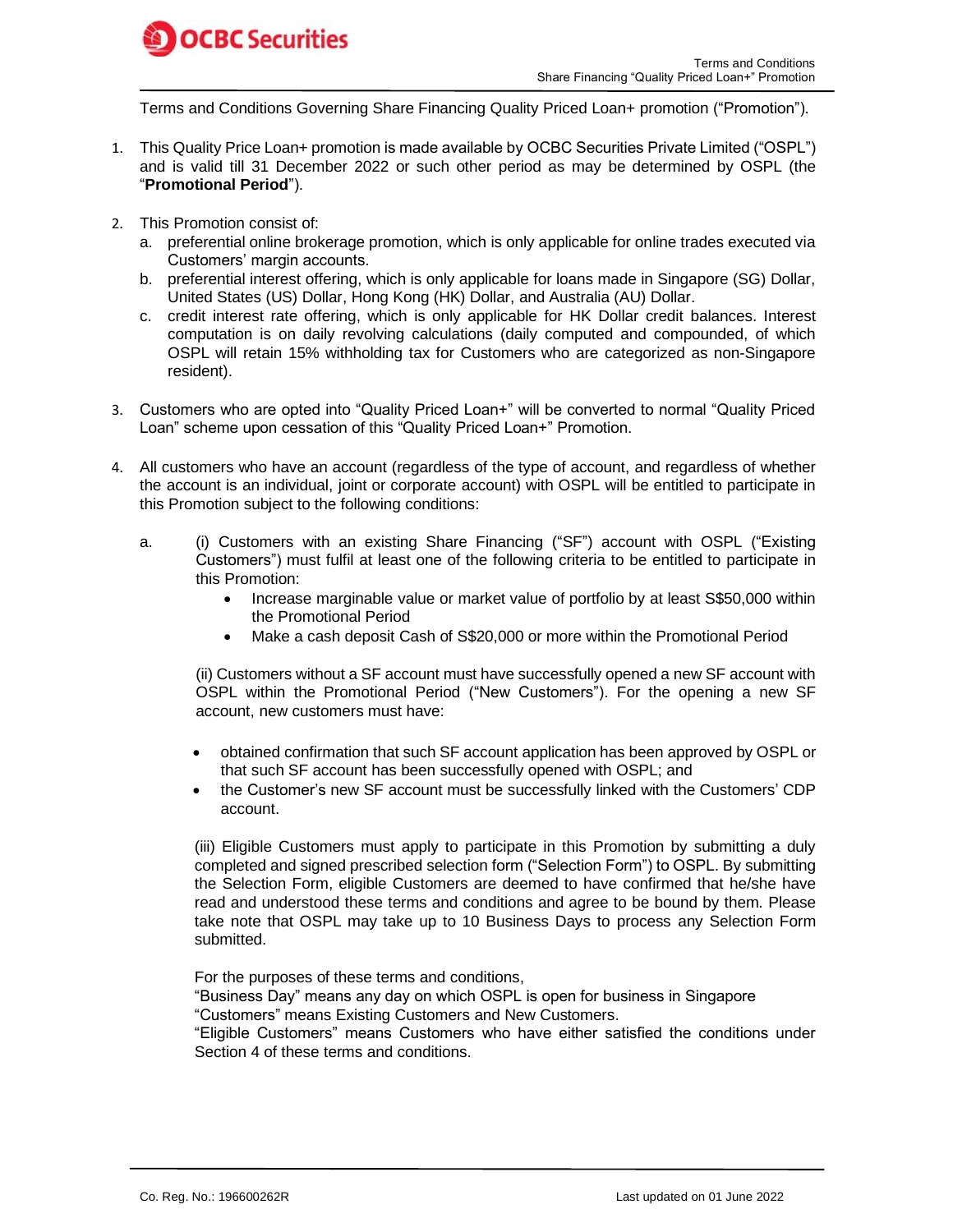

- b. All new SF account applications and/or applications to participate in this Promotion are subject to OSPL's review and approval and OSPL reserves the right to reject any application in its sole discretion, without assigning any reason for such rejection. In the event a Customer's new SF account application and/or application to participate in this Promotion is/has been rejected, OSPL shall not under any obligation to provide the Customer with any explanation, and OSPL shall not be liable for any losses or damages suffered or incurred by the Customer arising out of or in connection with such rejection.
- c. Where an eligible Customer's application to participate in this Promotion has been approved by OSPL, OSPL reserves the right to determine the date of enrolment on which the Blended Interest Rates under these terms and conditions will be applied to the amount of financing made available or to be made available to the eligible Customer by OSPL during the Promotion Period.

"Blended Interest Rate" means sum of each interest rates corresponding to the various grading, and concentration of marginable securities in the portfolio.

- 5. Subject to these terms and conditions, a Blended Interest Rate will be imposed on the amount of financing made available or to be made available to the Eligible Customer by OSPL under the Eligible Customer's SF account and subject to OSPL's Standard Trading Terms and Conditions (the "Financing"). The Blended Interest Rate will be computed on a daily basis according to a schedule of interest rates set out in Clause 7 below whereby the Blended Interest Rate imposed on the Financing is dependent on the quality of the Marginable Securities in the Eligible Customer's portfolio.
- 6. Notwithstanding anything to the contrary, if OSPL approves an Existing Customer's participation in this Promotion, such Existing Customer shall automatically be disqualified or withdrawn from any other preferential interest rates that he/she may be entitled to prior to the Relevant Participation Date.
- 7. Upon approval by OSPL of a Customer's application to participate in this Promotion, the applicable schedule of interest rates attributable to the different quality of Marginable Securities is set out in the table below.

| <b>Quality of</b><br>Marginable<br><b>Securities</b> | <b>Description</b>                                                              | <b>HKD</b><br><b>AUD</b><br>and<br><b>Lending Rates</b> | <b>USD</b><br><b>SGD</b><br>and<br><b>Lending Rates</b> |  |
|------------------------------------------------------|---------------------------------------------------------------------------------|---------------------------------------------------------|---------------------------------------------------------|--|
| Grade<br>1<br><b>Securities</b>                      | global<br>index<br>Major<br>component<br>securities                             | 2.80%                                                   | 3.00%                                                   |  |
| Grade<br>2 <sub>1</sub><br><b>Securities</b>         | Large cap securities with market<br>capitalisation of more than S\$1<br>billion | 2.80%                                                   | $3.00\%$                                                |  |
| Grade<br>3<br><b>Securities</b>                      | Mid/small cap securities                                                        | 3.50%                                                   | 3.50%                                                   |  |
| Grade<br>4 I<br><b>Securities</b>                    | All other Marginable Securities                                                 | 7.50%                                                   | 7.50%                                                   |  |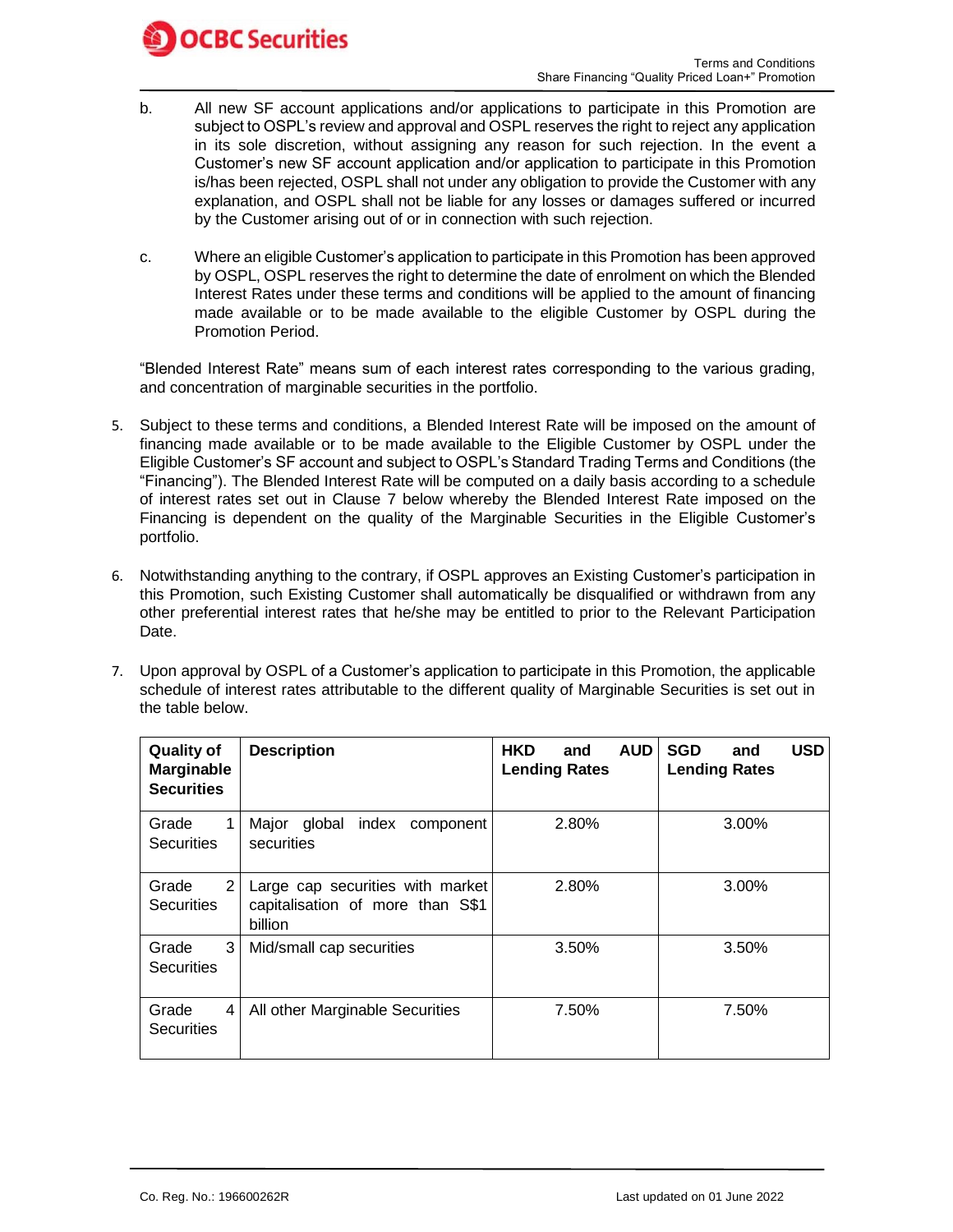

Where the Eligible Customer's portfolio comprises Marginable Securities of differing grades, the Blended Interest Rate shall be calculated based on the relevant interest rates which correspond to the various differing grades, and will depend, *inter alia*, on the concentration of Marginable Securities the Customer holds from each grade.

For avoidance of doubt, OSPL reserves the right to vary, amend or change any of the interest rates set out in the table above including without limitation the schedule of interest rates under this Promotion. at any time, in its absolute discretion, without prior notice or assigning any reason.

8. Marginable Securities' marginable value in the Eligible Customer's portfolio as of previous business day, including all outstanding trades, shall be used for the computation of the interest rates on a daily basis.

The following tables are examples provided to illustrate how interest rates are computed based on the quality and Marginable Securities' marginable value in the Eligible Customer's portfolio.

"marginable value" means the market value of Marginable Securities recognized by OSPL for the purpose of determining margin maintenance ratio. Haircut to the marginable value if any is determined at the discretion of OSPL.

|                                                 | 2 April<br>(Mon)                                      | 3 April<br>(Tue)                     | 4 April<br>(Wed)                     | 5 April<br>(Thurs)                   | 6 April (Fri)                       |
|-------------------------------------------------|-------------------------------------------------------|--------------------------------------|--------------------------------------|--------------------------------------|-------------------------------------|
| Buy / Sell                                      | Buy 10,000<br>Grade 1<br>SGD<br>Security @<br>S\$3.00 |                                      |                                      |                                      |                                     |
| Settlement Date                                 | 5 April                                               |                                      |                                      |                                      |                                     |
| Portfolio of<br>Marginable<br><b>Securities</b> | 10,000<br>Grade 1<br>SGD<br>Security                  | 10,000<br>Grade 1<br>SGD<br>Security | 10,000<br>Grade 1<br>SGD<br>Security | 10,000<br>Grade 1<br>SGD<br>Security | 10,000 Grade<br><b>SGD Security</b> |
| Cash / Loan (-)                                 | S\$10,000                                             | S\$10,000                            | S\$10,000                            | $-$ S\$20,000                        | -S\$20,001.64                       |
| Marginable<br>Value                             | S\$30,000                                             | S\$30,000                            | S\$30,000                            | S\$30,000                            | S\$30,000                           |
| <b>Blended Interest</b><br>Rate                 | 3.00%                                                 | 3.00%                                | 3.00%                                | 3.00%                                | 3.00%                               |
| Interest Amount                                 | 0                                                     | $\Omega$                             | 0                                    | S\$1.64                              | S\$1.64                             |

## **^Scenario 1: Deposit cash and buy Grade 1 SGD Security**

### **^Scenario 2: Deposit cash, buy and sell part of Grade 1 SGD Security**

|                        | 2 April<br>(Mon)                                         | 3 April<br>(Tue)                                                                   | 4 April<br>(Wed) | 5 April<br>(Thurs) | 6 April (Fri) |
|------------------------|----------------------------------------------------------|------------------------------------------------------------------------------------|------------------|--------------------|---------------|
| Buy / Sell             | Buy 10,000<br>Grade 1<br>SGD<br>Security<br>@<br>S\$3.00 | Sell 5,000<br>Grade 1<br><b>SGD</b><br>Security<br>$^{\textregistered}$<br>S\$3.00 |                  |                    |               |
| <b>Settlement Date</b> | 5 April                                                  | 6 April                                                                            |                  |                    |               |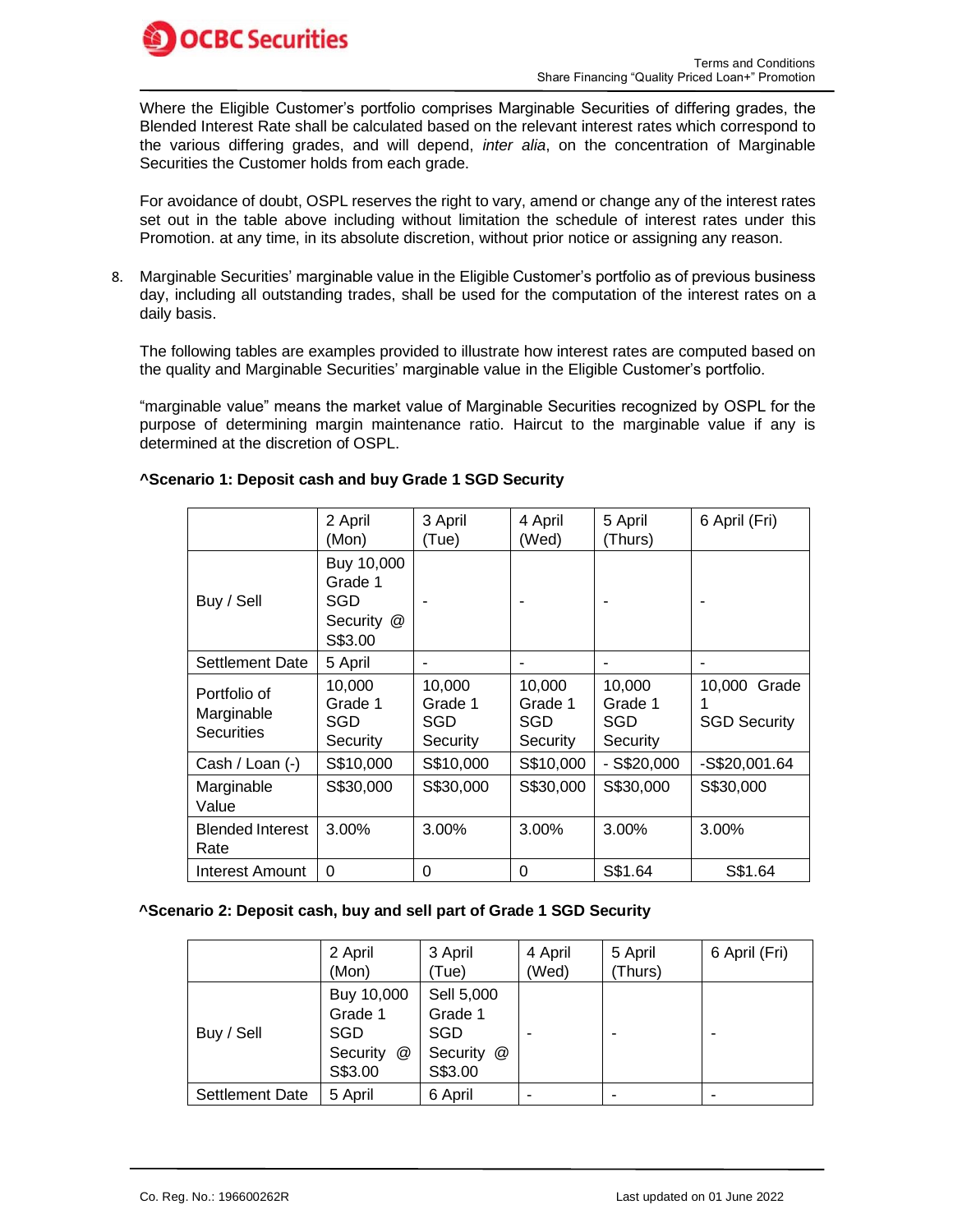

Terms and Conditions Share Financing "Quality Priced Loan+" Promotion

| Portfolio of<br>Marginable<br><b>Securities</b> | 10,000<br>Grade<br>1<br>SGD<br>Security | 5.000<br>Grade 1<br>SGD<br>Security | 5.000<br>Grade 1<br>SGD<br>Security | 5.000<br>Grade 1<br>SGD<br>Security | 5.000<br>Grade<br>SGD<br>Security |
|-------------------------------------------------|-----------------------------------------|-------------------------------------|-------------------------------------|-------------------------------------|-----------------------------------|
| Cash / Loan (-)                                 | S\$10,000                               | S\$10,000                           | S\$10,000                           | $-$ S\$20,000                       | $-S$5,001.64$                     |
| Marginable<br>Value                             | S\$30,000                               | S\$15,000                           | S\$15,000                           | S\$15,000                           | S\$15,000                         |
| <b>Blended Interest</b><br>Rate                 | $3.00\%$                                | $3.00\%$                            | 3.00%                               | 3.00%                               | $3.00\%$                          |
| Interest Amount                                 | S\$0                                    | S\$0                                | S\$0                                | S\$1.64                             | S\$0.41                           |

# **^Scenario 3: Deposit cash, buy and sell Grade 1 SGD Security**

|                                                 | 2 April<br>(Mon)                                         | 3 April<br>(Tue)                                          | 4 April<br>(Wed) | 5 April<br>(Thurs) | 6 April (Fri) |
|-------------------------------------------------|----------------------------------------------------------|-----------------------------------------------------------|------------------|--------------------|---------------|
| Buy / Sell                                      | Buy<br>10,000<br>Grade 1<br>SGD<br>Security<br>@ S\$3.00 | Sell 10,000<br>Grade 1<br>SGD<br>Security<br>@<br>S\$3.00 |                  |                    |               |
| Settlement Date                                 | 5 April                                                  | 6 April                                                   |                  |                    |               |
| Portfolio of<br>Marginable<br><b>Securities</b> | 10,000<br>Grade<br>1<br>SGD<br>Security                  |                                                           |                  |                    |               |
| Cash / Loan (-)                                 | S\$10,000                                                | S\$10,000                                                 | S\$10,000        | $-$ S\$20,000      | S\$9,996.71   |
| Marginable<br>Value                             | S\$30,000                                                | S\$0                                                      | S\$0             | S\$0               | S\$0          |
| <b>Blended Interest</b><br>Rate                 | 3.00%                                                    | 3.00%                                                     | 3.00%            | 6.00%              | 6.00%         |
| Interest Amount                                 | S\$0                                                     | S\$0                                                      | S\$0             | S\$3.29            | S\$0          |

## **^Scenario 4: Deposit cash, buy and sell Grade 4 Security**

|                                                 | 2 April (Mon)                                        | 3 April (Tue)                                         | 4 April<br>(Wed) | 5 April<br>(Thurs) | 6 April (Fri) |
|-------------------------------------------------|------------------------------------------------------|-------------------------------------------------------|------------------|--------------------|---------------|
| Buy / Sell                                      | Buy 10,000 of<br>Grade 4<br>@<br>Security<br>S\$3.00 | Sell 10,000 of<br>Grade 4<br>@<br>Security<br>S\$3.00 |                  |                    |               |
| Settlement<br>Date                              | 5 April                                              | 6 April                                               |                  |                    |               |
| Portfolio of<br>Marginable<br><b>Securities</b> | 10,000 of<br>Grade 4<br>Security                     |                                                       |                  |                    |               |
| Cash / Loan<br>$(\textnormal{-})$               | S\$10,000                                            | S\$10,000                                             | S\$10,000        | $-$ S\$20,000      | S\$9,996.71   |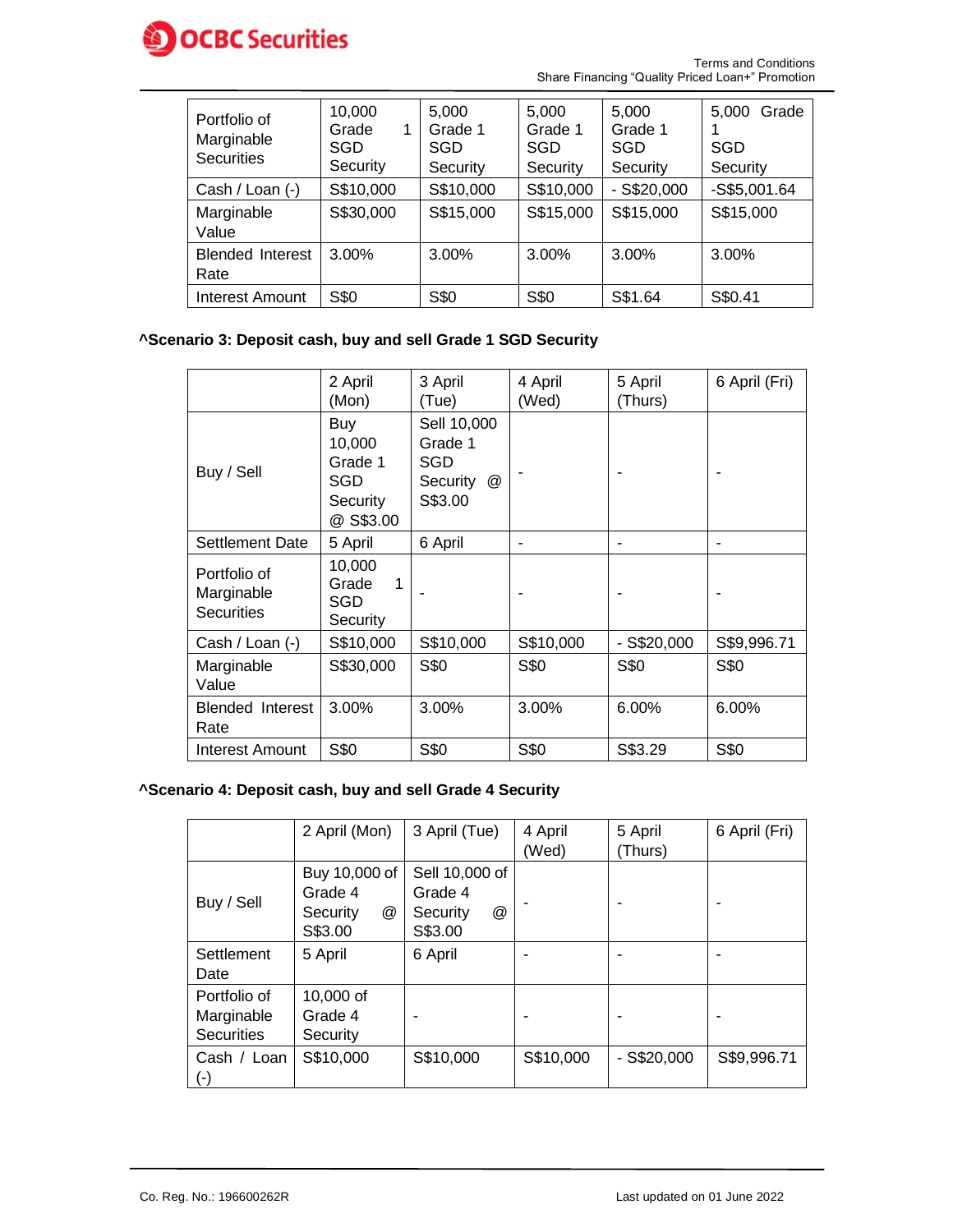

| Marginable<br>Value                    | S\$30,000 | S\$0  | S\$0  | S\$0    | S\$ 0 |
|----------------------------------------|-----------|-------|-------|---------|-------|
| <b>Blended</b><br><b>Interest Rate</b> | 7.50%     | 7.50% | 7.50% | 6.00%   | 6.00% |
| Interest<br>Amount                     | S\$0      | S\$0  | S\$0  | S\$3.29 | S\$0  |

^For the ease of illustration, brokerage and other fees are excluded. Customers should note that there are necessarily limitations and difficulties in using examples, tables or illustrations to provide a full explanation or depiction. All information, statements, figures, content, explanations, examples, and details (collectively, the "Information") contained above is intended for illustrative and/or information purposes only and should not be relied upon for any purpose whatsoever. Customers should, in the event of any doubt as to how to read or understand the examples, tables, illustration or information, contact OSPL for a fuller explanation, depiction or further details.

- 9. If the Eligible Customer's portfolio does not comprise any Marginable Securities, the Financing rates shall be subject to OSPL standard financing rates or any other rates deemed appropriate by OSPL.
- 10. If any Eligible Customer is subsequently discovered to be not entitled or ineligible to participate in this Promotion or to receive any preferential rates, OSPL reserves the right to (i) forfeit, withdraw or reverse any such preferential rates, at any time or (ii) (where any such preferential rates has been granted and/or utilised) reverse any such preferential rates or request the relevant Eligible Customer to repay or compensate OSPL in the amount of any such preferential rates or any amount of shortfall between the prescribed/standard rate and the preferential rate arising due to any such preferential rates, at any time. No person shall be entitled to receive any payment or compensation from OSPL should any such preferential rates be forfeited, withdrawn, withheld or if any such preferential rates is reversed by OSPL or a Eligible Customer is asked to repay or compensate OSPL for any shortfall between the prescribed/standard rate and the preferential rate arising from any such preferential rates for whatever reasons.
- 11. OSPL reserves the right at its sole discretion to withdraw any Eligible Customer from this Promotion at any time and to determine the date of such withdrawal.
- 12. All capitalized terms used herein and not otherwise defined under these terms and conditions will have the meanings set forth in the OSPL Standard Trading Terms and Conditions. These terms and conditions shall be read in conjunction with the OSPL Standard Trading Terms and Conditions and any other terms and conditions which govern the relationship between OSPL and the Customer (the "Other Terms and Conditions"). In the event of any inconsistency between these terms and conditions and the Other Terms and Conditions, these terms and conditions shall prevail. Further, in the event of any inconsistency between these terms and conditions and any brochure, marketing or promotional material relating to this Promotion, these terms and conditions shall prevail.
- 13. This Promotion and any preferential rates granted or derived from this Promotion is strictly not transferable to any party whatsoever. Further, any preferential rates are also not exchangeable for other forms of credit or otherwise, unless otherwise permitted by OSPL and OCBC in its sole and absolute discretion
- 14. OSPL may, at any time at its absolute discretion, without notice or assigning any reason therefor, (a) change the amount of any preferential rates or (b) replace or substitute any preferential rates with any other rebates or discount. OSPL may also at any time at its sole and absolute discretion, without notice or assigning any reason therefor, terminate this Promotion or vary, supplement, amend or modify any one or more of these terms and conditions in any manner as it shall deem fit.